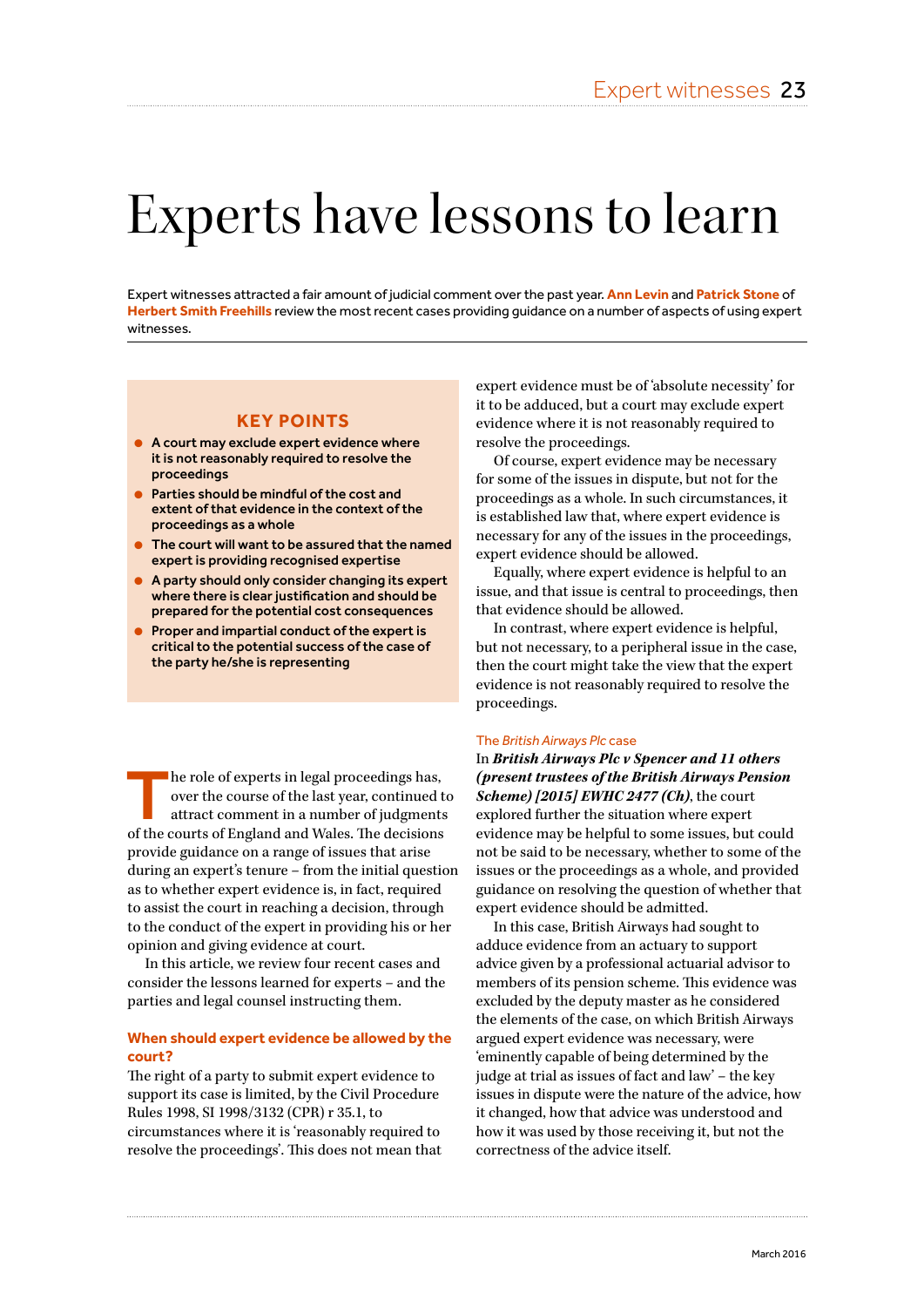On appeal, Warren J determined that the deputy master had failed to consider the specific pleaded issues in detail and whether or not the expert evidence was of assistance to resolving each of the issues. Instead, he had taken a 'big picture' approach that led to him incorrectly excluding that evidence.

On a closer consideration of the issues in dispute, Warren J concluded that the expert evidence was helpful to some of the issues in dispute and, on balance, the expert evidence should be allowed.

Warren J stated that where expert evidence on an issue would assist the court, but is not necessary, and the court is to determine whether or not that evidence is reasonably required in the context of the proceedings as a whole, the court should take account of factors such as the value of the claim, the likely impact of the judgment, where the costs will fall, and the possible impact on the conduct of the trial.

Therefore, while the expert evidence was allowed in this case, it is a reminder to parties that, where they seek to adduce expert evidence, they should carefully consider whether that expert evidence is actually going to provide assistance to the court in addressing the issues in dispute and they should be mindful of the cost and extent of that evidence in the context of the proceedings as a whole.

# **Expert evidence refused where novel method proposed**

Where expert evidence may assist the court, the court will want to be assured that the named expert is providing recognised expertise.

#### The *Barings* ruling

In *Barings Plc (in liquidation) v Coopers & Lybrand (No 2) [2001] Lloyd's Rep Bank 85*, the court stated:

'… expert evidence is admissible under section 3 of the Civil Evidence Act 1972 in any case where the Court accepts that there exists a recognised expertise governed by recognised standards and rules of conduct capable of influencing the Court's decision'.

In *Barings*, the court determined that there was a recognised body of expertise with recognised standards in relation to the managers of investment banks conducting or administering the highly

technical and specialised business of futures and derivatives trading.

#### The *Balfour* case

This was given further consideration in *Various claimants v Sir Robert McAlpine (and Balfour Beatty Engineering Services Ltd and others, third parties) [2016] EWHC 45 (QB) (Balfour)*, where the court found the opposite.

The claimants had sought to adduce evidence from an expert to quantify their potential future earnings following their alleged 'black-listing' from potential construction jobs. The expert had estimated the potential earnings of a hypothetical comparator who had not been blacklisted and who shared the key earnings-related characteristics of each claimant to produce 'benchmarks', which subsequently could be adjusted for individual blacklisted workers.

However, the court determined that this methodology was, in the words of the claimant's expert, 'research' and was not 'recognised expertise governed by recognised standards and rules of conduct' as required by *Barings*.

Experts, and their instructing clients and counsel, therefore need to be cautious about adducing expert evidence which, rather than adopting recognised practices and standards, adopts novel methods to support a claim.

The court also noted that the time and expense required to conduct further analysis was disproportionate to the value of the litigation and that part of the report included the views of a separate expert in actuarial science and statistics, which did not comply with the requirements of Practice Direction 35 of the CPR (CPR PD 35) or the Guidance for the Instruction of Experts, as it did not set out properly the facts, the modelling or the methodology used.

### **Will the court allow parties to change experts during the proceedings?**  The *Cintas* case

Once appointed, an expert's conduct is under scrutiny throughout proceedings. In *Cintas Corp (No 2) v Rhino Enterprises [2015] EWCA Civ 731*, the court allowed the claimant to change its expert late in the proceedings, but before trial, where the conduct of the expert had been 'inappropriate and indeed improper'.

The claimant's expert's conduct was such that he had signed a report, following a meeting with the